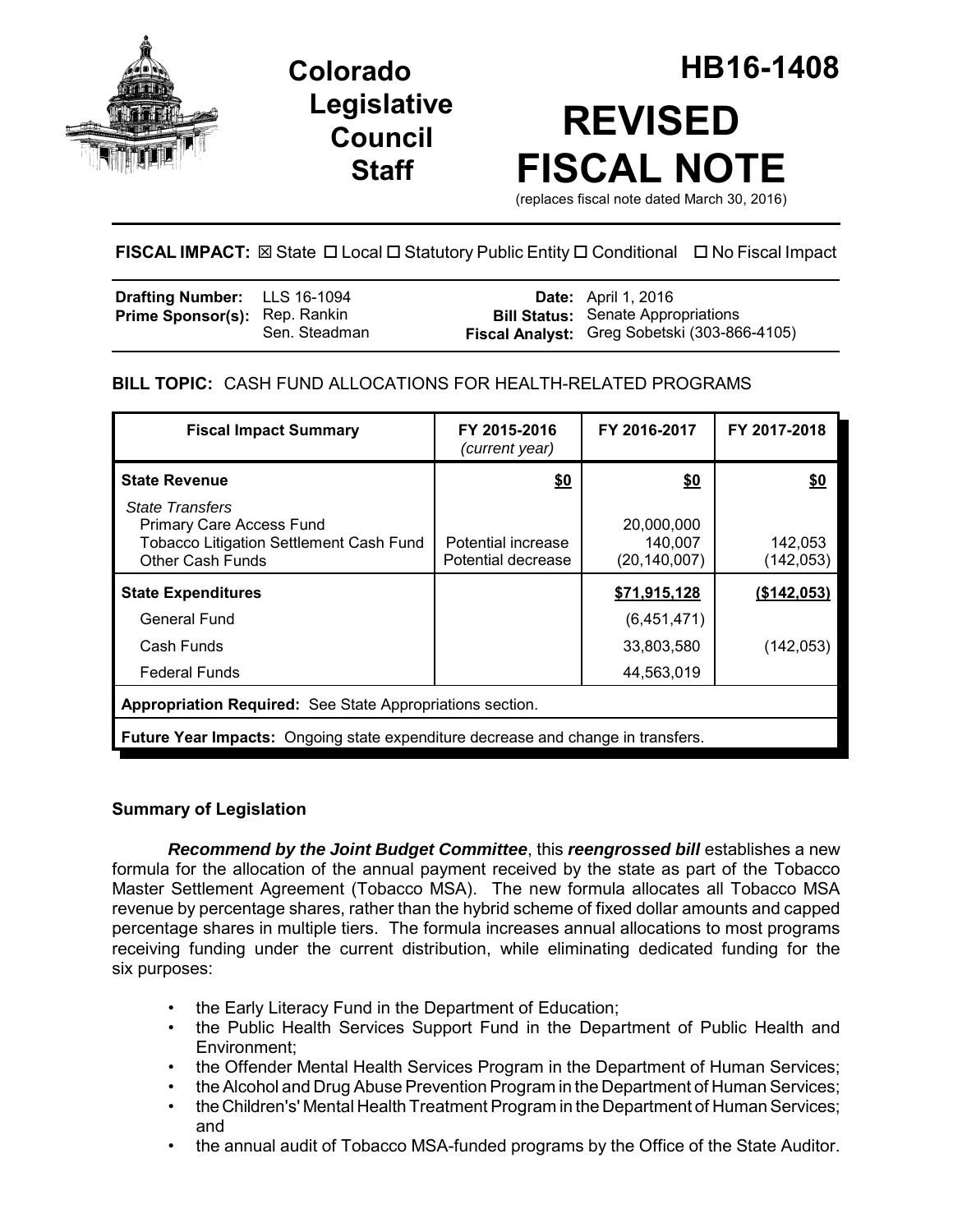For all of these purposes listed above except the audit, the bill makes FY 2016-17 appropriations from the Marijuana Tax Cash Fund in the amounts that the programs are expected to receive under the current law allocation formula.

The bill repeals the Public Health Services Support Fund and the Tobacco Litigation Settlement Trust Fund. It requires the State Treasurer to transfer any remaining balance in the Public Health Services Support Fund and the Offender Mental Health Services Fund to the Tobacco Litigation Settlement Cash Fund at the end of FY 2015-16.

The bill creates a new Primary Care Access Fund in the Department of Health Care Policy and Financing to fund increased access to primary care office visits, immunization administration, health screening services, and newborn care, including neonatal critical care. On July 1, 2016, \$20.0 million is transferred from the Children's Basic Health Plan Trust to this new fund.

The bill also modifies statute concerning higher education fee-for-service contracts paid to the University of Colorado for specialty education services, specifying that these contracts include care provided by faculty of the University of Colorado Health Sciences Center and are eligible for payment under the state's Medicaid provider reimbursement.

### **Background**

**Tobacco MSA.** The Tobacco Master Settlement Agreement (Tobacco MSA) was signed in 1998. Under the agreement, states consented to release participating tobacco manufacturers from health-related claims associated with the use, manufacture, and marketing of tobacco products in exchange for perpetual annual payments from the manufacturers. Colorado receives a fixed portion of the national MSA payment each April. The state received \$88.1 million in April 2015 and is expected to receive \$87.6 million in April 2016. Most of this money will be used to fund health care programs across the state.

*Marijuana Tax Cash Fund.* The Marijuana Tax Cash Fund comprises most state revenue from taxes assessed on retail and medical marijuana. The balance of the fund is budgeted for expenditure in the fiscal year after taxes are collected. Marijuana Tax Cash Fund expenditures for FY 2015-16 are dictated by appropriations in House Bill 15-1367. The General Assembly has not yet budgeted marijuana taxes collected in FY 2015-16 for expenditure in FY 2016-17.

#### **State Revenue**

*State transfers.* The bill requires the State Treasurer to transfer the total balances of the Public Health Services Support Fund and the Offender Mental Health Services Fund to the Tobacco Litigation Settlement Cash Fund at the end of FY 2015-16. It is assumed that the agencies administering these cash funds will spend their total balance and that no transfers will be made. To the extent that there is a balance in either cash fund at the end of FY 2015-16, transfers to the Tobacco Litigation Settlement Cash Fund will increase.

The bill creates a one-time transfer of \$20.0 million from the Children's Basic Health Plan Trust to a new Primary Care Access Fund in the Department of Health Care Policy and Financing on July 1, 2016.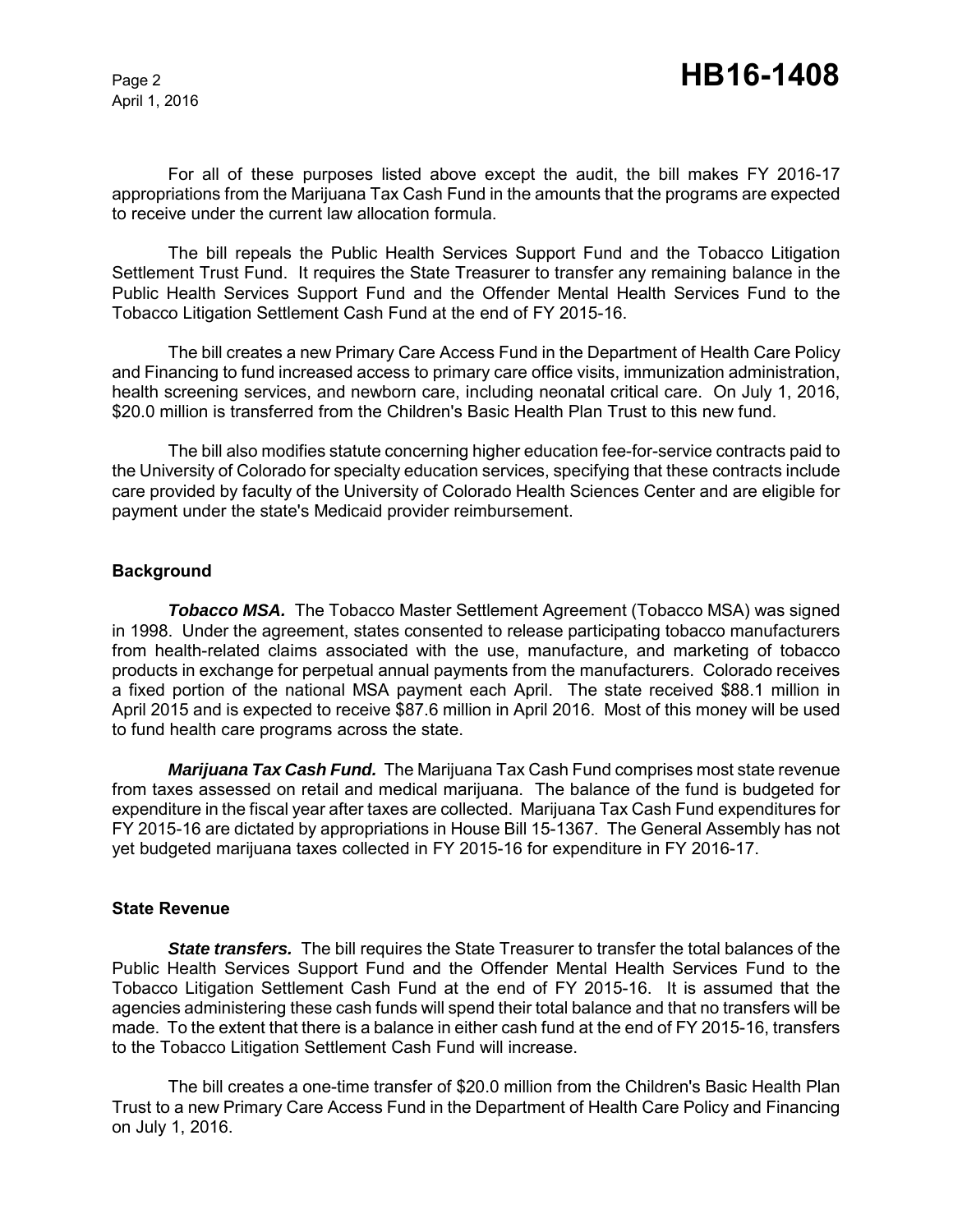Additionally, the bill is expected to decrease total transfers from the Tobacco Litigation Settlement Cash Fund by \$140,007 in FY 2016-17 and \$142,053 in FY 2017-18, and by similar amounts in subsequent fiscal years. Beginning in FY 2016-17, the bill changes the statutory formula for allocations from the Tobacco MSA payment to various state cash funds and programs. Table 1 shows the allocations anticipated for FY 2016-17 under current law and HB16-1408. Allocations for FY 2017-18 are expected to change similarly.

| Table 1. FY 2016-17 Tobacco MSA Allocations Under Current Law and HB16-1408                                                                                                                                           |                                                                        |                                                                |                                                                          |  |
|-----------------------------------------------------------------------------------------------------------------------------------------------------------------------------------------------------------------------|------------------------------------------------------------------------|----------------------------------------------------------------|--------------------------------------------------------------------------|--|
|                                                                                                                                                                                                                       | <b>Current Law</b>                                                     | HB16-1408                                                      | Change                                                                   |  |
| <b>Expected Payment</b>                                                                                                                                                                                               | \$87,573,562                                                           | \$87,573,562                                                   | \$0                                                                      |  |
| Dept of Law<br><b>Tobacco MSA Defense Account</b>                                                                                                                                                                     | 1,751,471                                                              | 2,189,339                                                      | 437,868                                                                  |  |
| Dept of Health Care Policy and Financing<br>Children's Basic Health Plan Trust<br><b>Autism Treatment Fund</b>                                                                                                        | 25,548,831<br>1,000,000                                                | 15,763,241<br>1,751,471                                        | (9,785,590)<br>751,471                                                   |  |
| Dept of Public Health and Environment<br><b>AIDS Drug Assistance</b><br><b>HIV Prevention</b><br>Local Gov't Public Health Services<br><i>Immunizations</i><br>Dental Loan Repayment<br><b>Health Services Corps</b>  | 3,065,075<br>1,751,471<br>1,764,696<br>1,008,397<br>200,000<br>250,000 | 4,378,678<br>3,065,075<br>0<br>2,189,339<br>875,736<br>875,736 | 1,313,603<br>1,313,603<br>(1,764,696)<br>1,180,942<br>675,736<br>625,736 |  |
| Dept of Human Services<br><b>Nurse Home Visitors</b><br><b>Tony Grampsas Youth Services</b><br><b>Offender Mental Health Services</b><br>Alcohol and Drug Abuse Programs<br><b>Children's Mental Health Treatment</b> | 16,638,977<br>3,502,942<br>3,025,192<br>756,298<br>300,000             | 23,382,141<br>6,568,017<br>0<br>0<br>0                         | 6,743,164<br>3,065,075<br>(3,025,192)<br>(756, 298)<br>(300,000)         |  |
| Dept of Personnel and Administration<br>Supplement State Employee Insurance                                                                                                                                           | 1,134,447                                                              | 2,014,192                                                      | 879,745                                                                  |  |
| Dept of Education<br><b>Early Literacy Fund</b>                                                                                                                                                                       | 4,378,678                                                              | $\mathbf{0}$                                                   | (4,378,678)                                                              |  |
| Dept of Higher Education<br><b>CU Health Sciences Center</b><br><b>CU Health Sciences Cancer Research</b>                                                                                                             | 12,352,869<br>0                                                        | 13,573,902<br>1,751,471                                        | 1,221,033<br>1,432,979                                                   |  |
| Dept of Military and Veterans Affairs<br><b>Veterans Trust Fund</b>                                                                                                                                                   | 875,736                                                                | 875,736                                                        | 0                                                                        |  |
| <b>Capital Construction</b><br><b>Fitzsimons Trust Fund</b>                                                                                                                                                           | 7,005,885                                                              | 7,005,885                                                      | 0                                                                        |  |
| Office of the State Auditor<br><b>Tobacco MSA Annual Audit</b>                                                                                                                                                        | 89,000                                                                 | 0                                                              | (89,000)                                                                 |  |
| <b>Unallocated Portion</b>                                                                                                                                                                                            | 1,173,596                                                              | 1,313,603                                                      | 140,007                                                                  |  |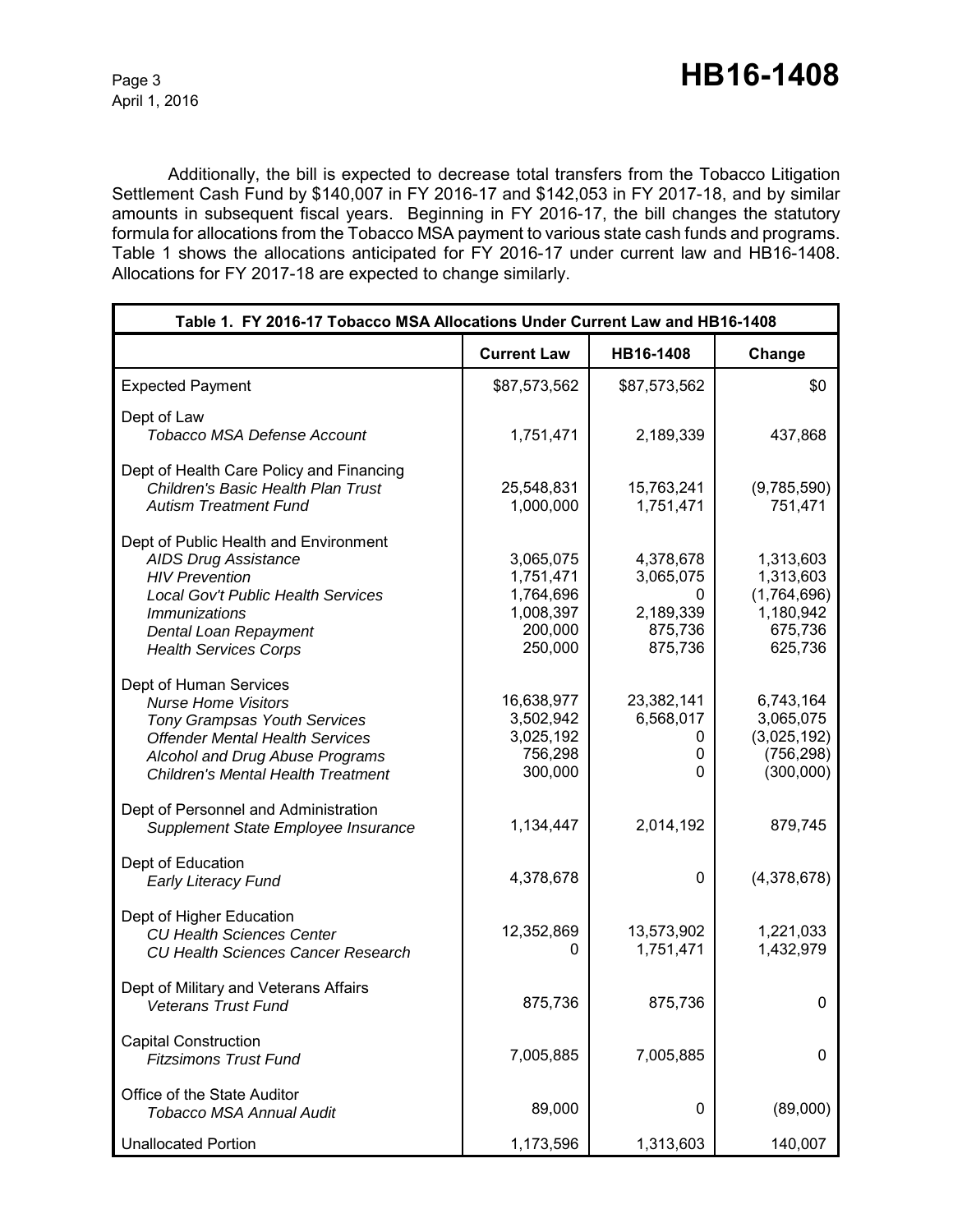## **State Expenditures**

The bill is expected to increase state expenditures by \$71,915,128 in FY 2016-17, before decreasing expenditures by \$142,053 in FY 2017-18. The increase in state expenditures for FY 2016-17 incorporates a \$33,803,580 increase in cash fund expenditures, a \$6,451,471 decrease in General Fund expenditures, and a \$44,563,019 increase in federal fund expenditures. Spending is expected to decrease in subsequent fiscal years by amounts similar to that expected for FY 2017-18. State expenditures are summarized in Table 2 and described below.

| Table 2. Expenditures Under HB16-1408                   |              |             |  |  |  |
|---------------------------------------------------------|--------------|-------------|--|--|--|
| <b>Cost Components</b>                                  | FY 2016-17   | FY 2017-18  |  |  |  |
| <b>Tobacco MSA Program Expenditures</b>                 | (\$140,007)  | (\$142,053) |  |  |  |
| Marijuana Tax Backfill of Tobacco MSA Programs          | 7,601,424    |             |  |  |  |
| Federal Funds Expenditure for Medical Services Premiums | 44,563,019   |             |  |  |  |
| Cash Funds Expenditure for Medical Services Premiums    | 26,342,163   |             |  |  |  |
| General Fund Expenditure for Medical Services Premiums  | (6,451,471)  |             |  |  |  |
| <b>TOTAL</b>                                            | \$71,915,128 | (\$142,053) |  |  |  |

*Tobacco MSA programs.* Consistent with the changes in state transfers described in the previous section, the reduced total allocation of revenue from the Tobacco Litigation Settlement Cash Fund is expected to reduce expenditures for Tobacco MSA programs by \$140,007 in FY 2016-17 and \$142,053 in FY 2017-18. For FY 2016-17 only, the bill appropriates funds from the Marijuana Tax Cash Fund to completely offset reduced Tobacco MSA payment distributions to five programs:

- the Early Literacy Program in the Department of Education (\$4,378,678);
- the Local Government Public Health Services Program in the Department of Public Health and Environment (\$1,767,584);
- the Offender Mental Health Services Program in the Department of Human Services (\$3,025,192);
- the Alcohol and Drug Abuse Prevention Program in the Department of Human Services (\$756,298); and
- the Children's Mental Health Treatment Program in the Department of Human Services (\$300,000).

For FY 2016-17 only, the bill also reduces Marijuana Tax Cash Fund expenditures for the Tony Grampsas Youth Services Program in the Department of Human Services by \$2,626,328. Total state expenditures for the program will nevertheless increase in FY 2016-17 because the bill's modifications to the Tobacco MSA payment distribution formula are expected to net the program \$3,065,075 in transfers from the Tobacco Litigation Settlement Cash Fund.

*Medical services premiums.* The bill increases medical services premium expenditures by \$65,205,182 in FY 2016-17, including \$20,000,000 from the new Primary Care Access Fund, \$6,451,471 from the Autism Treatment Fund, \$642,163 from the Hospital Provider Fee Cash Fund, and \$44,563,019 from federal funds. General Fund expenditures for medical services premiums are reduced by \$6,451,471. Expenditures are for increased access to primary care office visits, immunization administration, health screening services, and newborn care, including neonatal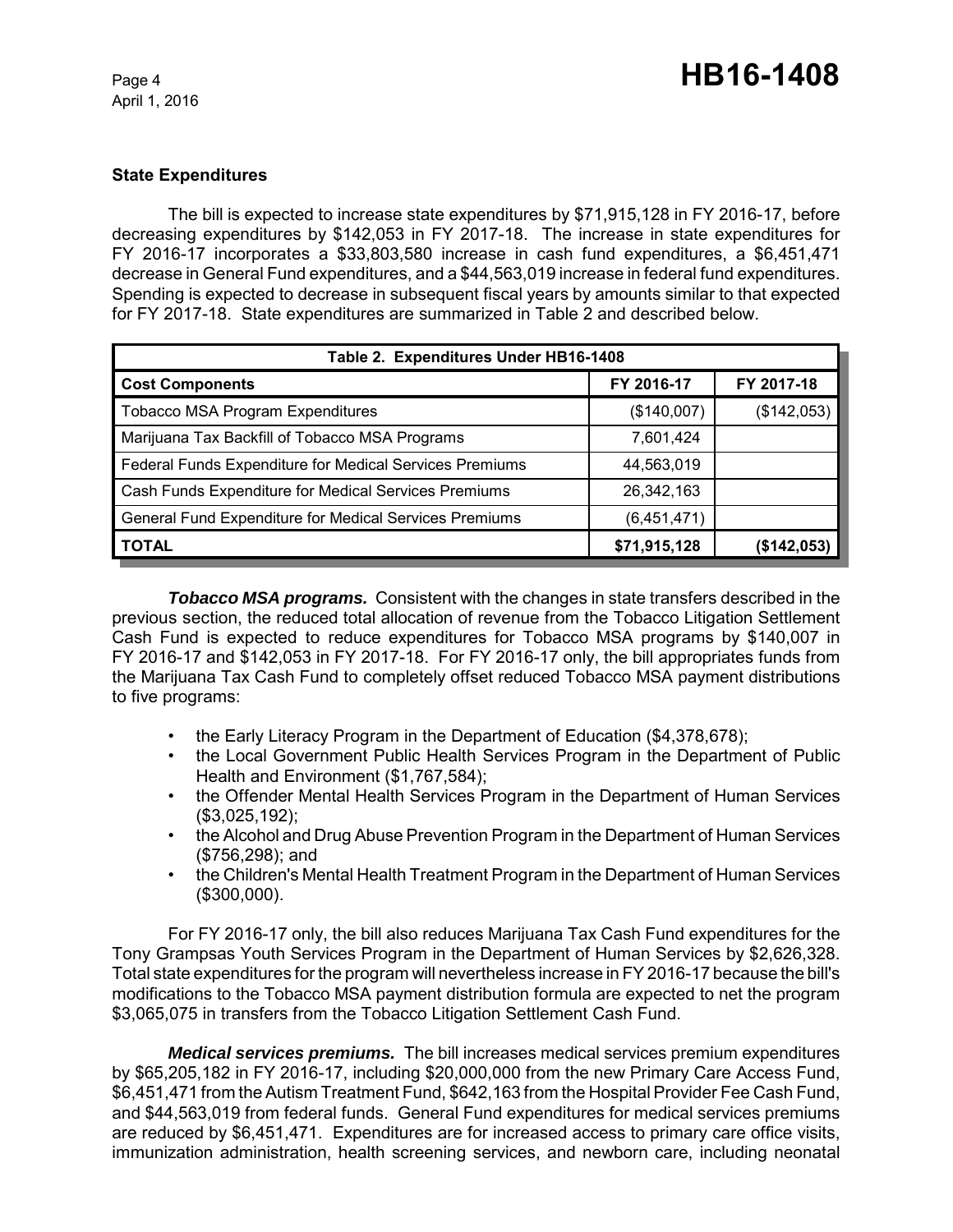critical care. The expenditure from the Autism Treatment Fund includes a \$5,700,000 increase from the fund's current revenue stream, plus \$751,471 reflecting the expected increase in the fund's allocation resulting from changes to the Tobacco MSA formula. The latter amount is included as Tobacco MSA program expenditures for the purpose of Table 2.

## **Effective Date**

The requirement that all money in the Public Health Services Support Fund and the Offender Mental Health Services Fund be transferred to the Tobacco Litigation Settlement Cash Fund at the end of FY 2015-16 takes effect upon signature of the Governor, or upon becoming law without his signature. The remainder of the bill takes effect July 1, 2016.

## **State Appropriations**

For FY 2016-17, the bill includes the following cash fund appropriations:

- \$2,972,504 from the Tobacco Litigation Settlement Moneys Health Education Fund to the Department of Higher Education;
- \$6,743,164 from the Nurse Home Visitor Program Fund to the Department of Human Services;
- \$879,745 from the Supplemental State Contribution Fund to the Department of Personnel and Administration;
- \$1,313,603 from the Drug Assistance Program Fund to the Department of Public Health and Environment;
- \$1,313,604 from the AIDS and HIV Prevention Fund to the Department of Public Health and Environment;
- \$1,180,942 from the Colorado Immunization Fund to the Department of Public Health and Environment;
- \$675,736 from the State Dental Loan Repayment Fund to the Department of Public Health and Environment;
- \$625,736 from the Colorado Health Services Corps Fund to the Department of Public Health and Environment; and
- \$65,205,182 to the Department of Health Care Policy and Financing, including \$20,000,000 from the Primary Care Access Fund, \$642,163 from the Hospital Provider Fee Cash Fund, and \$44,563,019 from federal funds.

*Adjustments to 2016 Long Appropriations Bill.* For FY 2016-17, the bill makes the following adjustments to appropriations proposed in the 2016 Long Appropriations Bill:

- a decrease of \$4,378,678 in the Early Literacy Fund appropriation to the Department of Education;
- an increase of \$4,378,678 in the Marijuana Tax Cash Fund appropriation to the Department of Education;
- a decrease of \$3,025,192 in the Offender Mental Health Services Fund appropriation to the Department of Human Services;
- a decrease of \$300,000 in the Tobacco Litigation Settlement Cash Fund appropriation to the Department of Human Services;
- a decrease of \$756,298 in the Alcohol and Drug Abuse Community Prevention and Treatment Fund to the Department of Human Services;